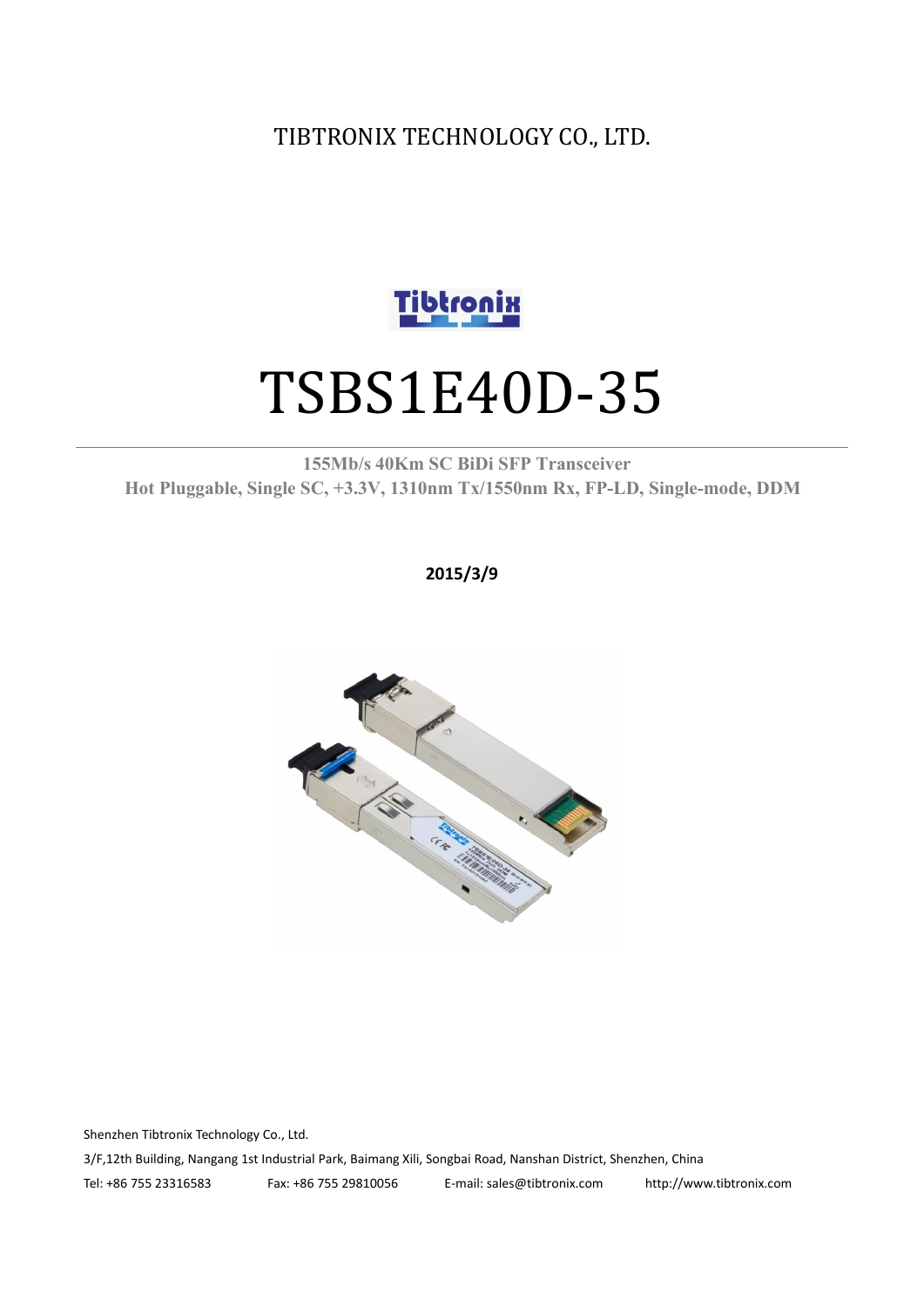#### **Features:**

- $\diamondsuit$  Up to 155Mb/s Data Links
- $\Leftrightarrow$  Hot-Pluggable
- $\Leftrightarrow$  Single SC connector
- $\diamond$  Up to 40 km on 9/125 µm SMF
- $\lozenge$  1310nm FP laser transmitter
- $\diamondsuit$  1550nm PIN photo-detector
- $\diamond$  Single +3.3V Power Supply
- $\Diamond$  Monitoring Interface Compliant with SFF-8472
- $\Diamond$  Maximum Power <1W
- $\Diamond$  Industrial /Extended/ Commercial operating temperature range: -40°C to 85°C/-5°C to 85°C/-0°C to 70°C Version available
- $\Leftrightarrow$  RoHS compliant and Lead Free

#### **Applications:**

- $\diamond$  SONET OC-3/SDH STM-1
- $\Leftrightarrow$  Fast Ethernet
- $\Leftrightarrow$  Other Optical Links

#### **Description:**

TIBTRONIX's TSBS1E40D-35 Transceivers are a high performance, cost effective module which have a single SC optics interface. They are compatible with the Small Form Factor Pluggable Multi-Sourcing Agreement (MSA) and Digital diagnostics functions are available via the 2-wire serial bus specified in SFF-8472. The receiver section uses a PIN receiver and the transmitter uses a 1310 nm FP laser, up to 29dB link budge ensure this module SONET OC-3 / SDH STM -1 40km application.

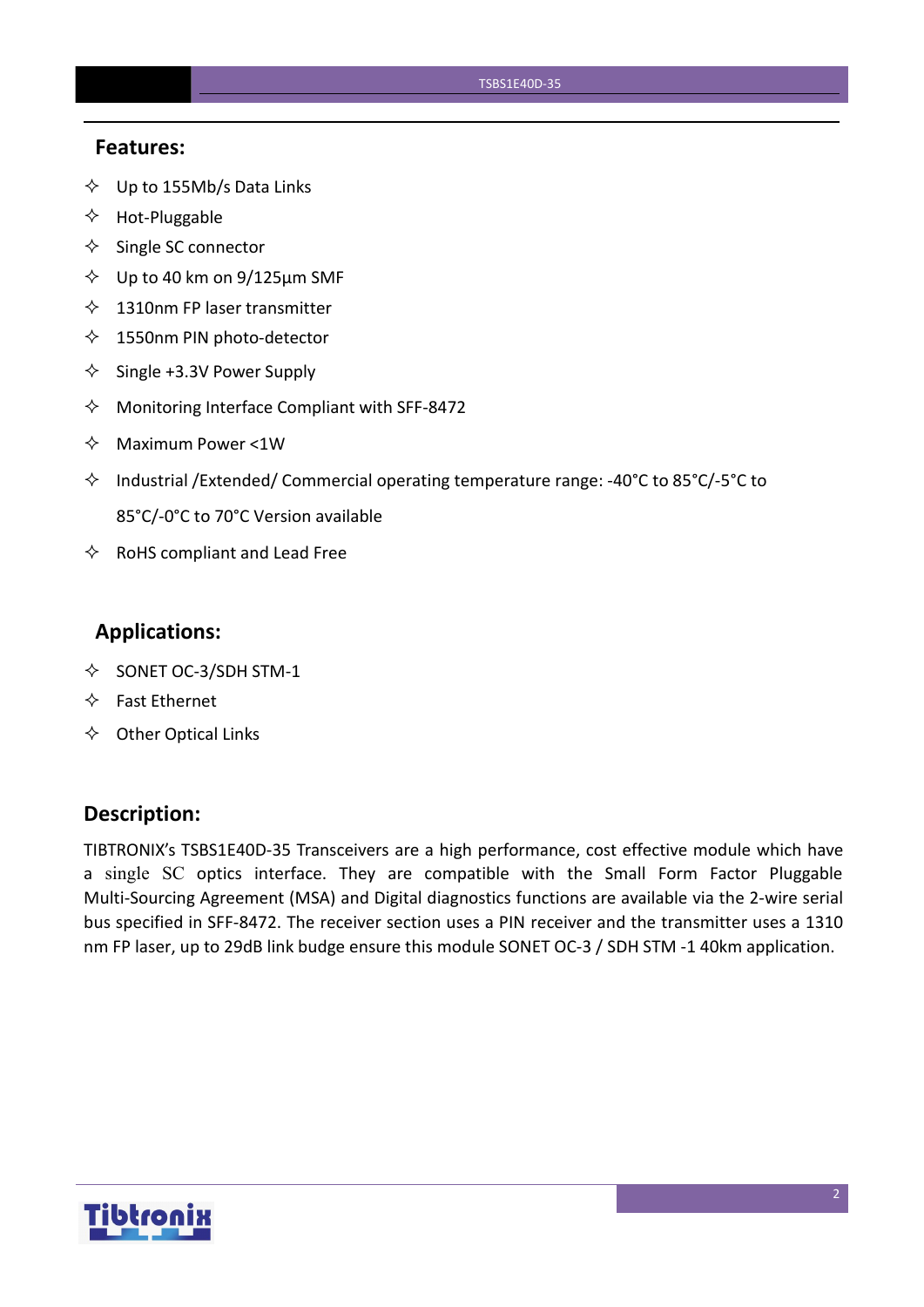# **Absolute Maximum Ratings**

| <b>Parameter</b>         | Symbol          | Min.   | <b>Typical</b> | Max.  | Unit        |
|--------------------------|-----------------|--------|----------------|-------|-------------|
| Storage Temperature      |                 | $-40$  |                | $+85$ | $\sim$<br>֊ |
| Supply Voltage           | V <sub>cc</sub> | $-0.5$ |                | 4     |             |
| <b>Relative Humidity</b> | <b>RH</b>       |        |                | 85    | %           |

# **Recommended Operating Environment:**

| Parameter                  | <b>Symbol</b> | Min.      | <b>Typical</b> | Max. | Unit     |              |
|----------------------------|---------------|-----------|----------------|------|----------|--------------|
|                            | Industrial    |           | $-40$          |      | 85       | °C           |
| Case operating Temperature | Extended      | $T_c$     | $-5$           |      | 85       | $^{\circ}$ C |
|                            | Commercial    |           | 0              |      | $+70$    | $^{\circ}$ C |
| <b>Supply Voltage</b>      |               | $V_{CC}$  | 3.135          |      | 3.465    | v            |
| <b>Supply Current</b>      |               | Icc       |                |      | 300      | mA           |
| Inrush Current             |               | Isurge    |                |      | $lcc+30$ | mA           |
| <b>Maximum Power</b>       |               | $P_{max}$ |                |      |          | W            |

# $\bullet$  Electrical Characteristics(T<sub>OP</sub> = -40 to 85°C, VCC = 3.135 to 3.465 Volts)

| Parameter                      | <b>Symbol</b>                    | Min.        | <b>Typical</b> | Max.           | <b>Unit</b> | <b>Note</b> |  |
|--------------------------------|----------------------------------|-------------|----------------|----------------|-------------|-------------|--|
| <b>Transmitter Section:</b>    |                                  |             |                |                |             |             |  |
| Input differential impedance   | $R_{in}$                         | 90          | 100            | 110            |             |             |  |
| Single ended data input swing  | $V_{\text{in PP}}$               | 250         |                | 1200           | $mVp-p$     |             |  |
| Transmit Disable Voltage       | $V_D$                            | $Vcc - 1.3$ |                | Vcc            | $\vee$      | 2           |  |
| <b>Transmit Enable Voltage</b> | $\mathsf{V}_{\mathsf{EN}}$       | Vee         |                | $Vee+0.8$      | $\vee$      |             |  |
| Transmit Disable Assert Time   | ${\mathsf T}_{\textsf{dessert}}$ |             |                | 10             | <b>us</b>   |             |  |
| <b>Receiver Section:</b>       |                                  |             |                |                |             |             |  |
| Single ended data output swing | Vout, pp                         | 300         |                | 800            | mv          | 3           |  |
| LOS Fault                      | Vlosfault                        | $Vcc - 0.5$ |                | $V_{CC\_host}$ | $\vee$      | 5           |  |
| <b>LOS Normal</b>              | V <sub>los norm</sub>            | $V_{ee}$    |                | $V_{ee}$ +0.5  | $\vee$      | 5           |  |
| Power Supply Rejection         | <b>PSR</b>                       | 100         |                |                | mVpp        | 6           |  |

Note:

1. AC coupled.

2. Or open circuit.

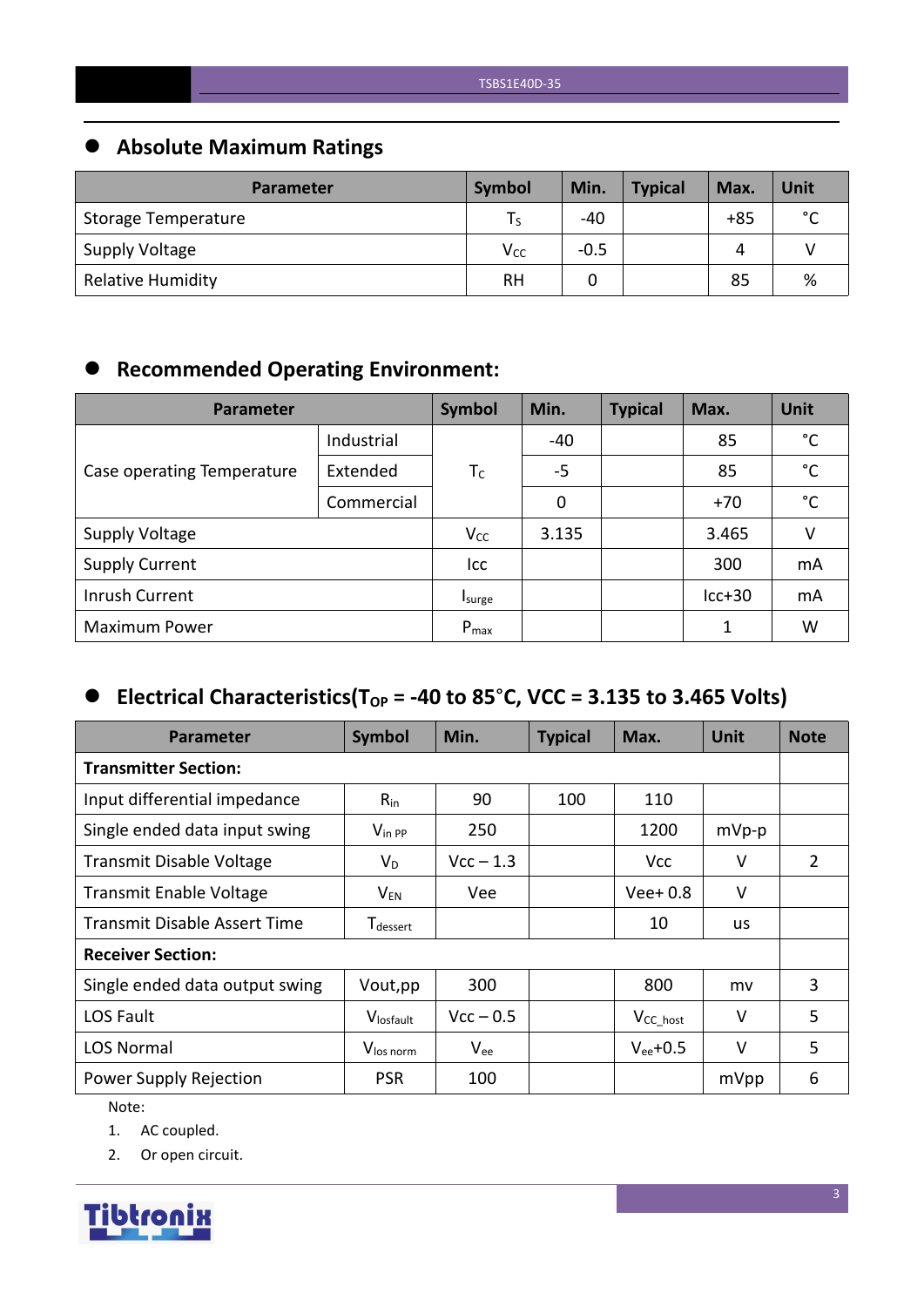- 3. Into 100 ohm differential termination.
- 4.  $20 80 \%$
- 5. LOS is LVTTL. Logic 0 indicates normal operation; logic 1 indicates no signal detected.
- 6. All transceiver specifications are compliant with a power supply sinusoidal modulation of 20 Hz to 1.5MHz up to specified value applied through the powersupply filtering network shown on page 23 of the Small Form-factor Pluggable (SFP) Transceiver Multi-Source Agreement (MSA), September 14, 2000.

## **Optical Parameters(T** $_{OP}$  = -40 to 85°C, VCC = 3.135 to 3.465 Volts)

| <b>Parameter</b>                                     | <b>Symbol</b>     | Min.  | <b>Typical</b>                             | Max.           | <b>Unit</b> | <b>Note</b>    |
|------------------------------------------------------|-------------------|-------|--------------------------------------------|----------------|-------------|----------------|
| <b>Transmitter Section:</b>                          |                   |       |                                            |                |             |                |
| Center Wavelength                                    | $\lambda_{\rm c}$ | 1270  | 1310                                       | 1600           | nm          |                |
| Spectral Width(RMS)                                  | ORMS              |       |                                            | 4              | nm          |                |
| <b>Optical Output Power</b>                          | $P_{\text{out}}$  | $-5$  |                                            | 0              | dBm         | $\mathbf{1}$   |
| <b>Optical Rise/Fall Time</b>                        | $t_r / t_f$       |       |                                            | $\overline{2}$ | ns          | $\overline{2}$ |
| <b>Extinction Ratio</b>                              | ER                | 10    |                                            |                | dB          |                |
| Generated Jitter (peak to peak)                      | $J_{TX}p-p$       |       |                                            | 0.07           | UI          | $\overline{3}$ |
| Generated Jitter (rms)                               | $J_{TX}$ rms      |       |                                            | 0.007          | UI          | $\overline{3}$ |
| Eye Mask for Optical Output                          |                   |       | Compliant with G.957(class 1 laser safety) |                |             |                |
| <b>Receiver Section:</b>                             |                   |       |                                            |                |             |                |
| <b>Optical Input Wavelength</b>                      | $\lambda_c$       | 1530  | 1550                                       | 1570           | nm          |                |
| <b>Receiver Overload</b>                             | $P_{ol}$          | -8    |                                            |                | dBm         | $\overline{4}$ |
| <b>RX Sensitivity</b>                                | Sen               |       |                                            | $-34$          | dBm         | $\overline{4}$ |
| RX LOS Assert                                        | LOS <sub>A</sub>  | $-45$ |                                            |                | dBm         |                |
| RX_LOS De-assert                                     | LOS <sub>D</sub>  |       |                                            | $-35$          | dBm         |                |
| RX LOS Hysteresis                                    | LOS <sub>H</sub>  | 0.5   |                                            |                | dB          |                |
| <b>General Specifications:</b>                       |                   |       |                                            |                |             |                |
| Data Rate                                            | <b>BR</b>         |       | 155                                        |                | Mb/s        |                |
| <b>Bit Error Rate</b>                                | <b>BER</b>        |       |                                            | $10^{-12}$     |             |                |
| Max. Supported Link Length on<br>9/125µm SMF@155Mb/s | $L_{MAX}$         |       | 40                                         |                | km          |                |
| <b>Total System Budget</b>                           | <b>LB</b>         | 29    |                                            |                | dB          |                |

Note

- 1. The optical power is launched into SMF.
- 2. 20-80%.
- 3. Jitter measurements taken using Agilent OMNIBERT 718 in accordance with GR-253.
- 4. Measured with PRBS  $2^{7-1}$  at  $10^{-12}$  BER

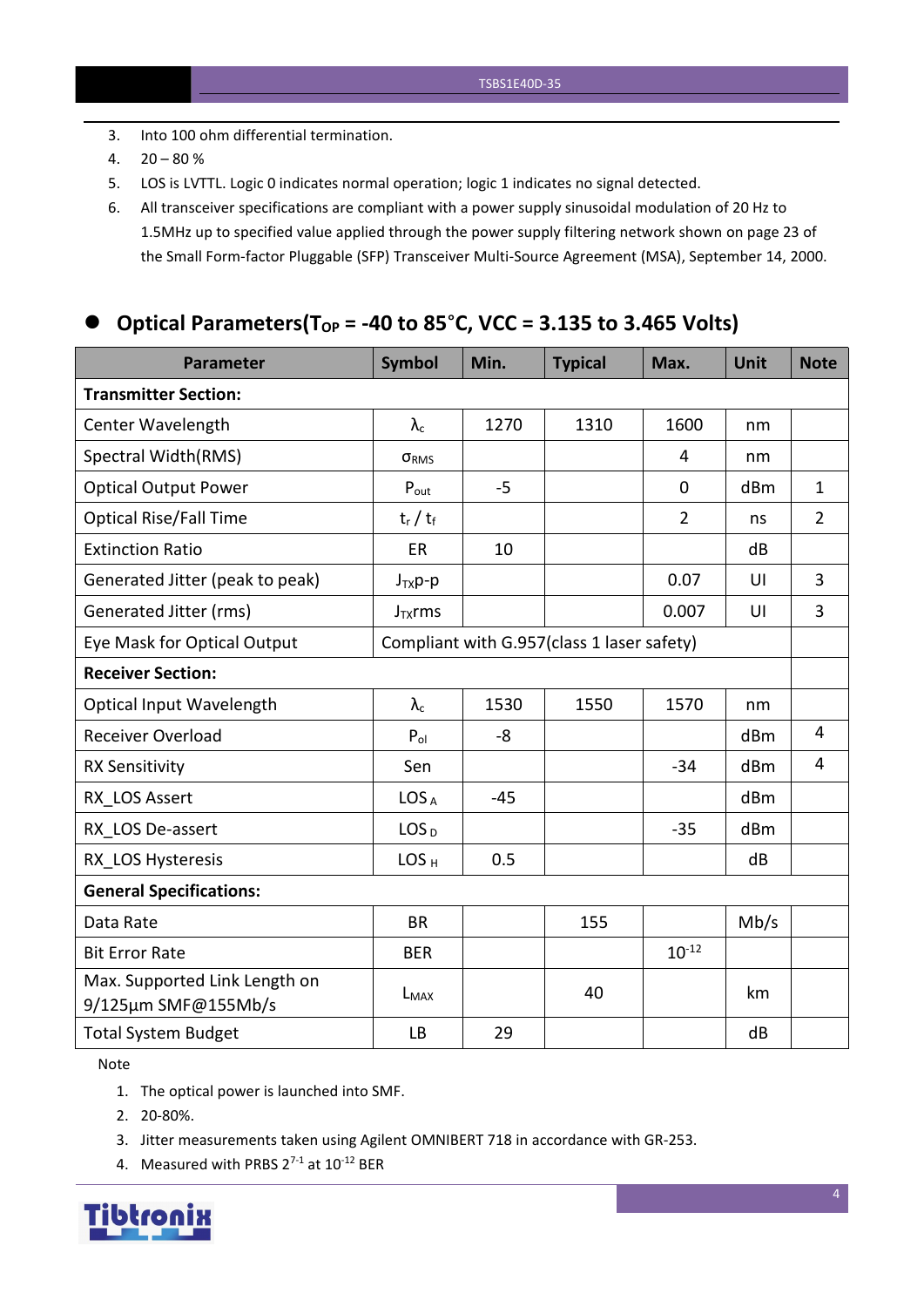# **Pin Assignment**



Diagram of Host Board Connector Block Pin Numbers and Name

#### **Diagram of Host Board Connector Block Pin Numbers and Names**

### **Pin Function Definitions**

| <b>Pin No</b>  | <b>Name</b>       | <b>Function</b>                     | <b>Plug Seq</b> | <b>Notes</b>   |
|----------------|-------------------|-------------------------------------|-----------------|----------------|
| 1              | VeeT              | <b>Transmitter Ground</b>           | 1               | $\mathbf{1}$   |
| $\overline{2}$ | <b>TX Fault</b>   | <b>Transmitter Fault Indication</b> | $\overline{3}$  |                |
| 3              | <b>TX Disable</b> | <b>Transmitter Disable</b>          | $\overline{3}$  | $\overline{2}$ |
| 4              | MOD-DEF2          | <b>Module Definition</b>            | $\overline{2}$  | 3              |
| 5              | MOD-DEF1          | Module Definition 1                 | 3               | 3              |
| 6              | MOD-DEF0          | Module Definition 0                 | 3               | 3              |
| 7              | Rate Select       | Not Connected                       | 3               | $\overline{4}$ |
| 8              | <b>LOS</b>        | Loss of Signal                      | 3               | 5              |
| 9              | <b>VeeR</b>       | <b>Receiver Ground</b>              | 1               | 1              |
| 10             | <b>VeeR</b>       | Receiver Ground                     | 1               | 1              |
| 11             | <b>VeeR</b>       | <b>Receiver Ground</b>              |                 | $\mathbf{1}$   |
| 12             | RD-               | Inv. Received Data Out              | 3               | 6              |
| 13             | $RD+$             | <b>Received Data Out</b>            | 3               | 6              |
| 14             | VeeR              | <b>Receiver Ground</b>              | 3               | 1              |
| 15             | <b>VccR</b>       | <b>Receiver Power</b>               | $\overline{2}$  | $\mathbf{1}$   |
| 16             | <b>VccT</b>       | <b>Transmitter Power</b>            | $\overline{2}$  |                |
| 17             | VeeT              | <b>Transmitter Ground</b>           | 1               |                |

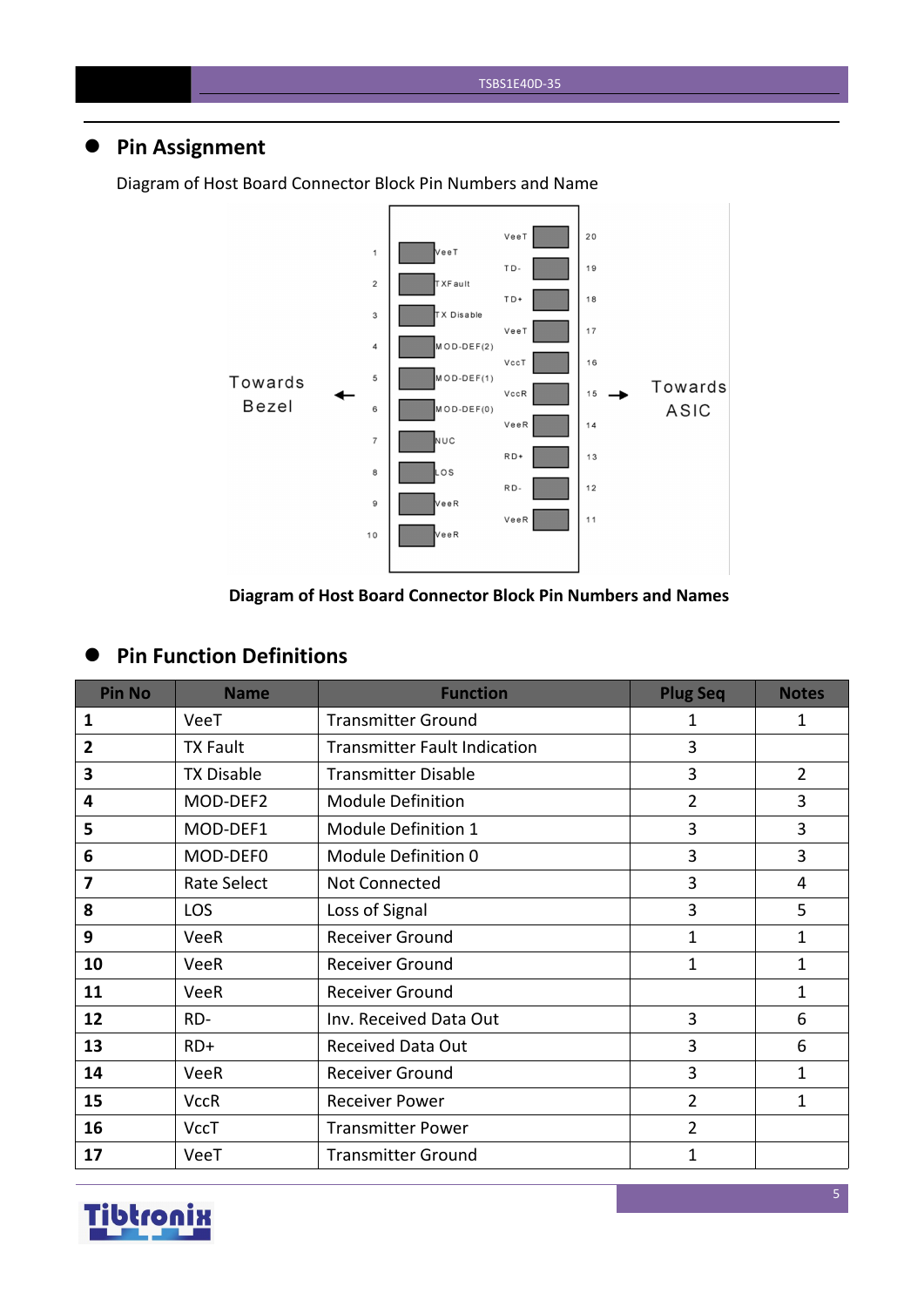TSBS1E40D-35

| 18             | TD+  | Transmit Data In          |  |
|----------------|------|---------------------------|--|
| 19             | ື່   | Inv. Transmit In          |  |
| <b>20</b><br>w | VeeT | <b>Transmitter Ground</b> |  |

**Notes:**

- 1. Circuit ground is internally isolated from chassis ground.
- 2. Laser output disabled on TDIS >2.0V or open, enabled on TDIS <0.8V.
- 3. Should be pulled up with 4.7k 10 kohms on host board to a voltage between 2.0V and 3.6V. MOD\_DEF(0) pulls line low to indicate module is plugged in.
- 4. Rate select is not used
- 5. LOS is open collector output. Should be pulled up with 4.7k 10 kohms on host board to a voltage between 2.0V and 3.6V. Logic 0 indicates normal operation; logic 1 indicates loss of signal.
- 6. AC Coupled

**SFP Module EEPROM Information and Management**

The SFP modules implement the 2-wire serial communication protocol as defined in the SFP -8472. The serial ID information of the SFP modules and Digital Diagnostic Monitor parameters can be accessed through the  $I^2C$  interface at address A0h and A2h. The memory is mapped in Table 1. Detailed ID information (A0h) is listed in Table 2. And the DDM specification at address A2h. For more details of the memory map and byte definitions, please refer to the SFF-8472, "Digital Diagnostic Monitoring Interface for Optical Transceivers". The DDM parameters have been internally calibrated.

#### **Table 1.** Digital Diagnostic Memory Map (Specific Data Field Descriptions)



**Table 2** - EEPROM Serial ID Memory Contents (**A0h**)

| Data           | Length | Name of | <b>Description and Contents</b> |
|----------------|--------|---------|---------------------------------|
| <b>Address</b> | (Byte) | Length  |                                 |
| Base ID Fields |        |         |                                 |

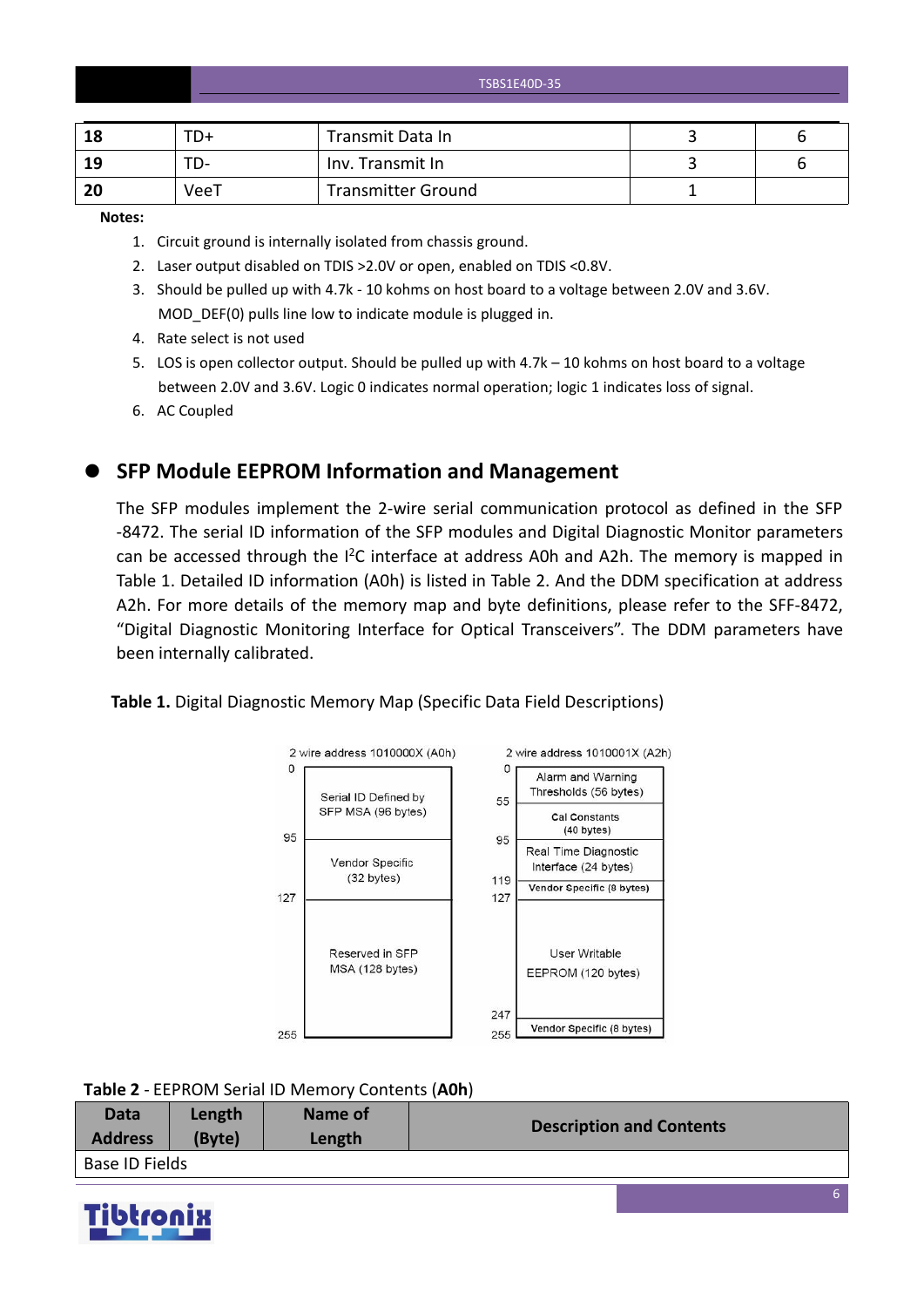| 0                         | $\mathbf{1}$              | Identifier     | Type of Serial transceiver (03h=SFP)                                                                     |
|---------------------------|---------------------------|----------------|----------------------------------------------------------------------------------------------------------|
| $\mathbf{1}$              | $\mathbf{1}$              | Reserved       | Extended identifier of type serial transceiver (04h)                                                     |
| $\overline{2}$            | $\mathbf{1}$              | Connector      | Code of optical connector type (07=LC)                                                                   |
| $3 - 10$                  | 8                         | Transceiver    |                                                                                                          |
| 11                        | $\mathbf{1}$              | Encoding       | NRZ(03h)                                                                                                 |
| 12                        | $\mathbf{1}$              | BR, Nominal    | Nominal baud rate, unit of 100Mbps                                                                       |
| 13-14                     | $\overline{2}$            | Reserved       | (0000h)                                                                                                  |
| 15                        | $\mathbf{1}$              | Length(9um)    | Link length supported for 9/125um fiber, units of 100m                                                   |
| 16                        | $\mathbf{1}$              | Length(50um)   | Link length supported for 50/125um fiber, units of 10m                                                   |
| 17                        | $\mathbf{1}$              | Length(62.5um) | Link length supported for 62.5/125um fiber, units of<br>10 <sub>m</sub>                                  |
| 18                        | $\mathbf{1}$              | Length(Copper) | Link length supported for copper, units of meters                                                        |
| 19                        | $\mathbf{1}$              | Reserved       |                                                                                                          |
| $20 - 35$                 | 16                        | Vendor Name    | SFP vendor name: TIBTRONIX                                                                               |
| 36                        | $\mathbf{1}$              | Reserved       |                                                                                                          |
| 37-39                     | 3                         | Vendor OUI     | SFP transceiver vendor OUI ID                                                                            |
| 40-55                     | 16                        | Vendor PN      | Part Number: "TSBS1E40D-35" (ASCII)                                                                      |
| 56-59                     | 4                         | Vendor rev     | Revision level for part number                                                                           |
| 60-62                     | 3                         | Reserved       |                                                                                                          |
| 63                        | $\mathbf{1}$              | <b>CCID</b>    | Least significant byte of sum of data in address 0-62                                                    |
| <b>Extended ID Fields</b> |                           |                |                                                                                                          |
| 64-65                     | $\overline{2}$            | Option         | Indicates which optical SFP signals are implemented<br>(001Ah = LOS, TX_FAULT, TX_DISABLE all supported) |
| 66                        | $\mathbf{1}$              | BR, max        | Upper bit rate margin, units of %                                                                        |
| 67                        | $\mathbf{1}$              | BR, min        | Lower bit rate margin, units of %                                                                        |
| 68-83                     | 16                        | Vendor SN      | Serial number (ASCII)                                                                                    |
| 84-91                     | 8                         | Date code      | TIBTRONIX's Manufacturing date code                                                                      |
| 92-94                     | 3                         | Reserved       |                                                                                                          |
| 95                        | $\mathbf{1}$              | <b>CCEX</b>    | Check code for the extended ID Fields (addresses 64 to<br>94)                                            |
|                           | Vendor Specific ID Fields |                |                                                                                                          |
| 96-127                    | 32                        | Readable       | TIBTRONIX specific date, read only                                                                       |
| 128-255                   | 128                       | Reserved       | Reserved for SFF-8079                                                                                    |

# **Digital Diagnostic Monitor Characteristics**

| <b>Data Address</b> | <b>Parameter</b>                 | <b>Accuracy</b> | Unit    |
|---------------------|----------------------------------|-----------------|---------|
| 96-97               | Transceiver Internal Temperature | ±3.0            | $\circ$ |

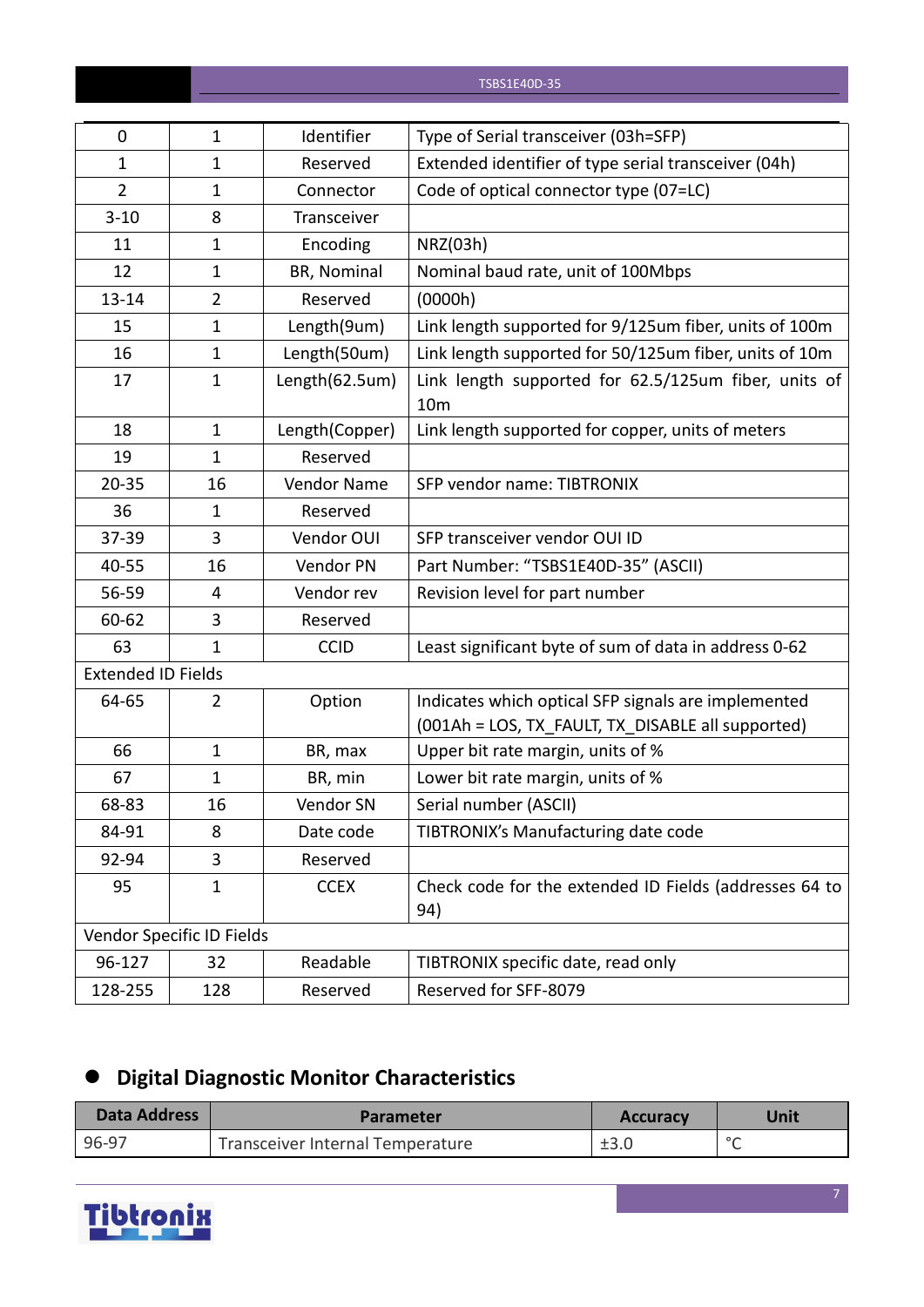|         | TSBS1E40D-35                        |      |                 |  |  |  |  |
|---------|-------------------------------------|------|-----------------|--|--|--|--|
|         |                                     |      |                 |  |  |  |  |
| 100-101 | Laser Bias Current                  | ±10  | %               |  |  |  |  |
| 100-101 | Tx Output Power                     | ±3.0 | dBm             |  |  |  |  |
| 100-101 | <b>Rx Input Power</b>               | ±3.0 | d <sub>Bm</sub> |  |  |  |  |
| 100-101 | <b>VCC3</b> Internal Supply Voltage | ±3.0 | %               |  |  |  |  |

# **Regulatory Compliance**

The TSBS1E40D-35 complies with international Electromagnetic Compatibility (EMC) and international safety requirements and standards (see details in Table following).

| Electrostatic Discharge       | MIL-STD-883E                  | Class 1(>1000 V)              |
|-------------------------------|-------------------------------|-------------------------------|
| (ESD) to the Electrical Pins  | Method 3015.7                 |                               |
| Electrostatic Discharge (ESD) | IEC 61000-4-2                 | Compatible with standards     |
| to the Single SC Receptacle   | GR-1089-CORE                  |                               |
| Electromagnetic               | FCC Part 15 Class B           | Compatible with standards     |
| Interference (EMI)            | EN55022 Class B (CISPR 22B)   |                               |
|                               | <b>VCCI Class B</b>           |                               |
| Laser Eye Safety              | FDA 21CFR 1040.10 and 1040.11 | Compatible with Class 1 laser |
|                               | EN60950, EN (IEC) 60825-1,2   | product.                      |

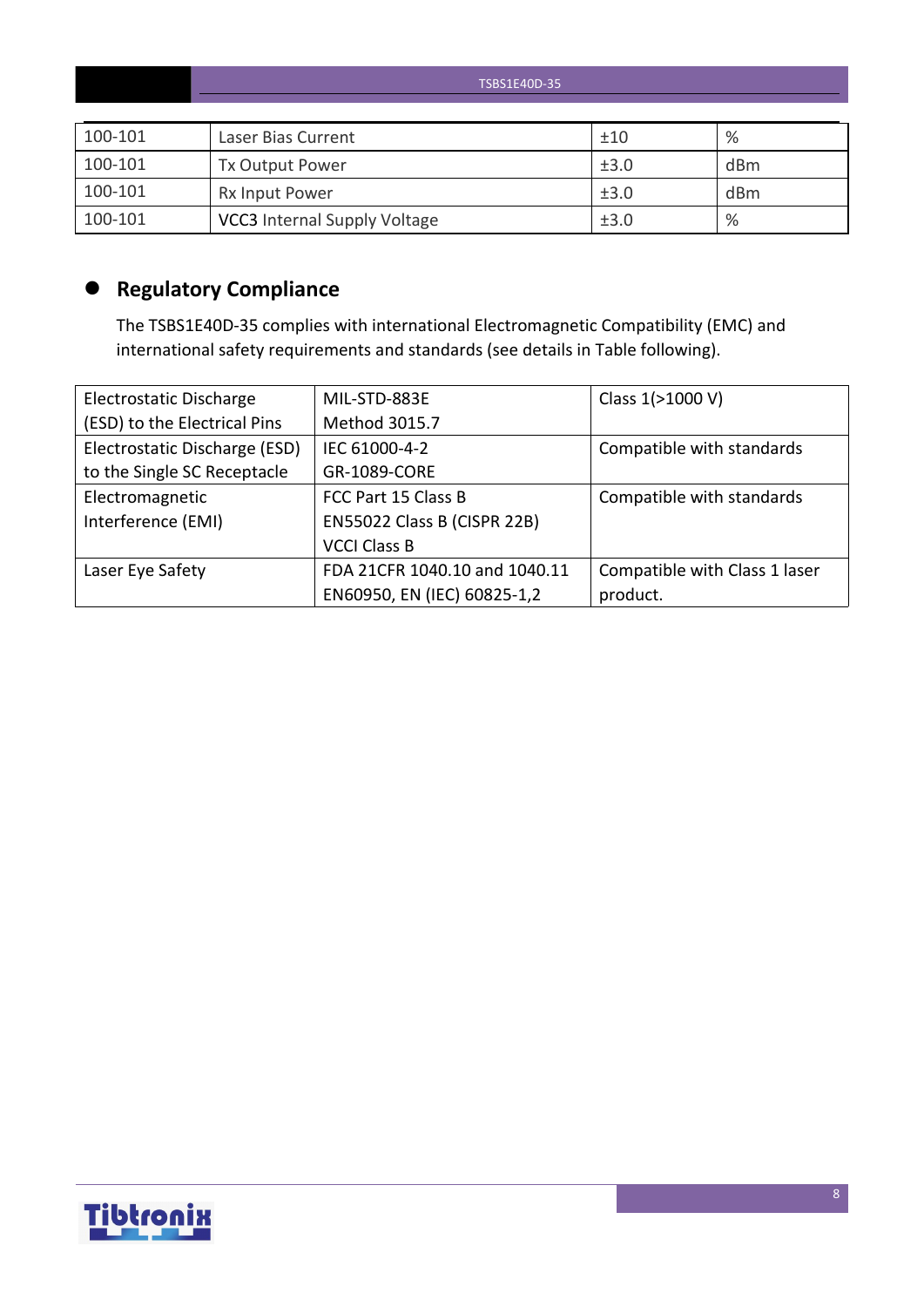### **Recommended Circuit**



**SFP Host Recommended Circuit**

## **Mechanical Dimensions**





**Mechanical Drawing**